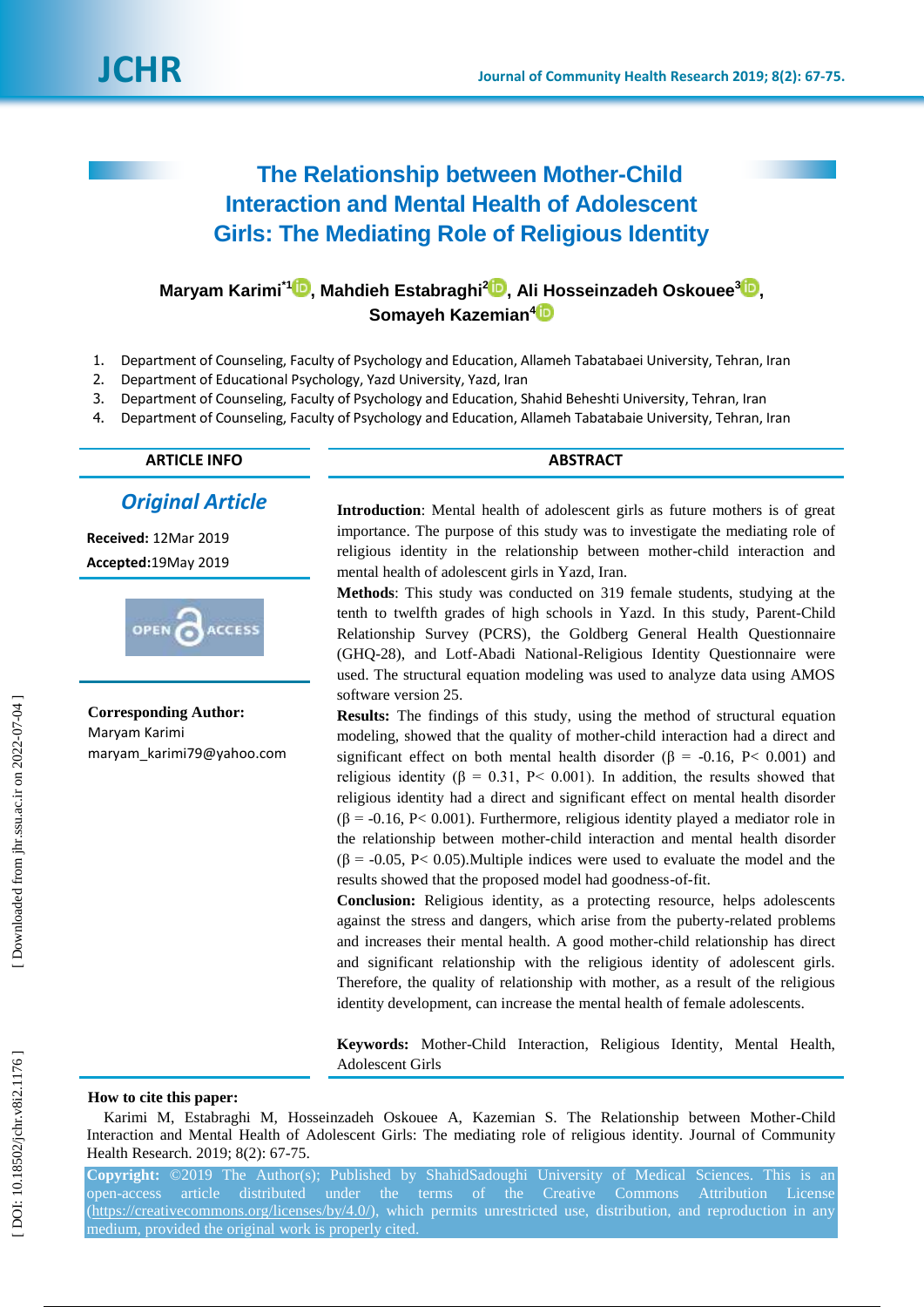#### **Introduction**

Adolescence is the most important and critical period of life for each individual. In this period, adolescents encounter many difficulties : problems related to identity crisis as well as biological and mental changes , which happen as a result of their puberty. So, adolescence is a delicate, sensitive , and vulnerable period during each individual's growth period (1). Considering the sensitivity of this period for the girls as the future mothers and the importance of mental health in performing mother roles , it is quite necessary to pay attention to female adolescents' psychological state.

Mental health is usually defined as the individuals' adjustment to the world, happiness , and positive interpretation with their lives (2). Studies conducted on adolescents' mental health indicate that mental health is the result of the multi -dimensional interaction between biological, environmental , and familial factors (3).

One of the effective familial factors on adolescents' mental health is the parent -child interaction. This relationship is the first and the most elementary form of social interaction through which child's basic needs such as love, security , and intimacy are fulfilled. Furthermore, it is a model for other social communications (4). Various studies prove d that any problem or lack of suitable relationship between parent and child could cause different damages and reduc e the quality of life for teens (5 -7).

KhajeNoori and Dehghani discussed that marital conflicts weakened the parent -child interaction and reduced the mental health as a result (8).Moreover, Amin -Khandaghi and Pakmehr showed that high quality parent -child interaction and other social communications can be important predictors of the adolescents' mental health (9). Onayli also referred to the eminent role of the parent -child interaction in relation to the girls' feelings of life satisfaction and self-esteem (10). By the same token, Pyun emphasize d the key role of the positive parent child interaction in decreasing mental problems, hyperactivity , and lack of attention (11).

Religious identity is considered as another predictive factor of the mental health. Religious beliefs give relief and peace of mind to individuals by making their lives meaningful. These beliefs not only help the individuals to move on hopefully in facing with problems, but also protect them against their social and mental problems (12).

In this regard, Jackson et al. indicated that individuals with more powerful religious identities and beliefs experience death anxiety to a less degree (13). Galek et al . Also indicate d that religious identity played an effective role in increasing mental health , since it gave meaning to life (14). Darvishi, Ghazi Vakili, and Mohammadi indicated that religious dispositions had a negative relation with the level of anxiety and depression among university students (15).Religious identity, as a supporting and protecting resource, not only helps the adolescents against the puberty -related stressors and dangers, but also is effective in formation of their sense of identity. It also can play an important role in individuals' better adjustment to life. Esmeri - BareZard et al. showed that religious and national identities could be considered as valid predictors for investigating depression and quality of life among adolescents (16).

Among various factors that lead to the formation of religious identity in individuals, the parent -child relationship plays a significant role. Parents, especially mothers, are the first rolemodels for children and are considered as one of the most important sources of identity formation in children (1). The parent -child positive interaction provides the basis for transformation of the feelings of love, security , and intimacy to children. It also helps the teens to choose their parents as role models and move toward their parents' values instead of being attracted to modernist and self made values of their peers and the society (1). In this regard, Rahpeima and Sheykholeslami indicated that children's identification with their parents ha d direct significant relationship with formation of their religious identity and could increase resilience among adolescents (17).

As the literature show s, various studies have investigated the relationships among parent -child interaction, religious identity , and adolescents'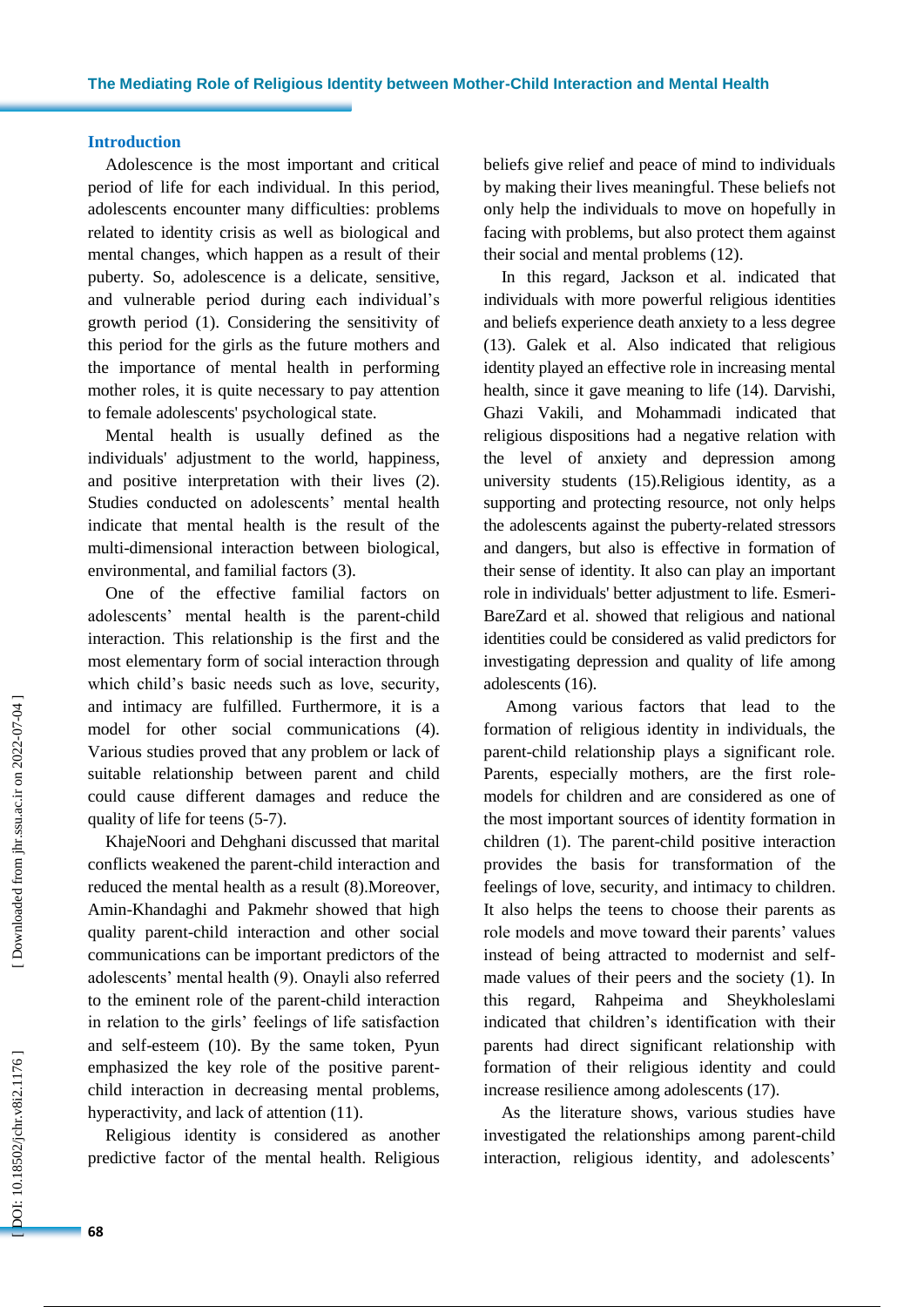mental health. However, no study has ever explained the intermediate mechanisms between parent -child relationship and adolescents' mental health. Moreover, it is important to note that various studies were directly conducted on this issue. Considering the cultural differences and the variety in the nature of religious identity and beliefs among different societies, this study should be conducted in different cultures and within different age groups. Therefore, the present study was conducted with the purpose of investigating the mediating role of religious identity in the relationship between mother -child interaction and mental health of adolescent girls .

#### **Method s**

*Statistical population* : The statistical population included all the second -grade female students of high school in Yazd city, Iran in 2017 -2018.

*Sampling and sampling method*: This study was conducted using the correlational method of structural equation modeling. Multi -stage cluster sampling method was applied among the three educational districts of Yazd and district 1 was selected randomly. In the next stage, four female high -schools were chosen randomly from district 1 and then three second -grade classes were chosen from each high school randomly. The sample size was calculated according to Cochran's sample size formula. Finally, 319 students entered th e research considering the inclusion and exclusion criteria of this research .

*Instruments*: In this study, three tools were used as follows:

A. **Goldberg General Health Questionnaire (GHQ -28) :** This questionnaire includes 28 questions and 4 scales of somatic symptoms, anxiety and insomnia, social dysfunction , and depression ; each of these scales has 7 items. These questions are required to be answered on a four -point Likert scale (with the scores of 0, 1, 2, and 3). The scores of 23 and higher indicate lack of public health and scores lower than 23 indicate mental health. Goldberg introduced the 28 -substantial -item version. The results of the meta -analysis on Goldberg's

questioner showed that its average sensitivity was84 % (between %77 and %89). The reliability of the questionnaire was also examined in the pilot study. For this purpose, all the students who had completed the GHQ in the pilot study were invited for the psychological interview and after that the sensitivity of the questionnaire was calculated. Chung found that the validity coefficient of the 28 question version of this questionnaire, according to the test/retest method, was 0 .55 for the total test, 0 .44 for the scales of somatic symptoms, 0 .42 for anxiety , and 0 .47 for depression. This questionnaire was als o used by John -Bozorgi in a sample group of 223 university students in 2000and its validity coefficient, based on Cronbach test, was calculated as 0 .94 (18).

B. **Child Relationship Scale (CPRS):** The child -parent relationship scale was used to determine the parent -child relationships. This scale was designed by Pianta for the first time in 1992 and includes 33 questions , which measure the parent s' perception on their relationship with their child. This scale contains closeness, dependency, conflict, and the overall positive relationship parts between mother and child. This tool consists of a 5 -point Likert scale ranging from 5 (completely agree) to 1 (completely disagree). The total score of positive relationships obtained from the total scores of the closeness and the reverse scores of the conflict and dependency. The content validity and reliability of this questionnaire were obtained by Abareshiet al. (19).This scale include s conflict, closeness, dependency, and overall positive relationship with Cronbach's Alpha of 0.83, 0.69, 0.46, and 0.84, respectively. The reliability scores of these areas were reported as 0.60, 0.70, 0.84 , and 0.86 , respectively.

C. **Religious Identity**: For assessing the religious identity, LotfAbadi's questionnaire of religious and national identity, designed in 2004, was used. The items of this questionnaire should be answered on a six -point spectrum (completely agreed, agreed, little agreed, little disagreed, disagreed, completely disagreed). The scores can range from22 to 132. ParsaMehr and AsghariYangjeh employed five components by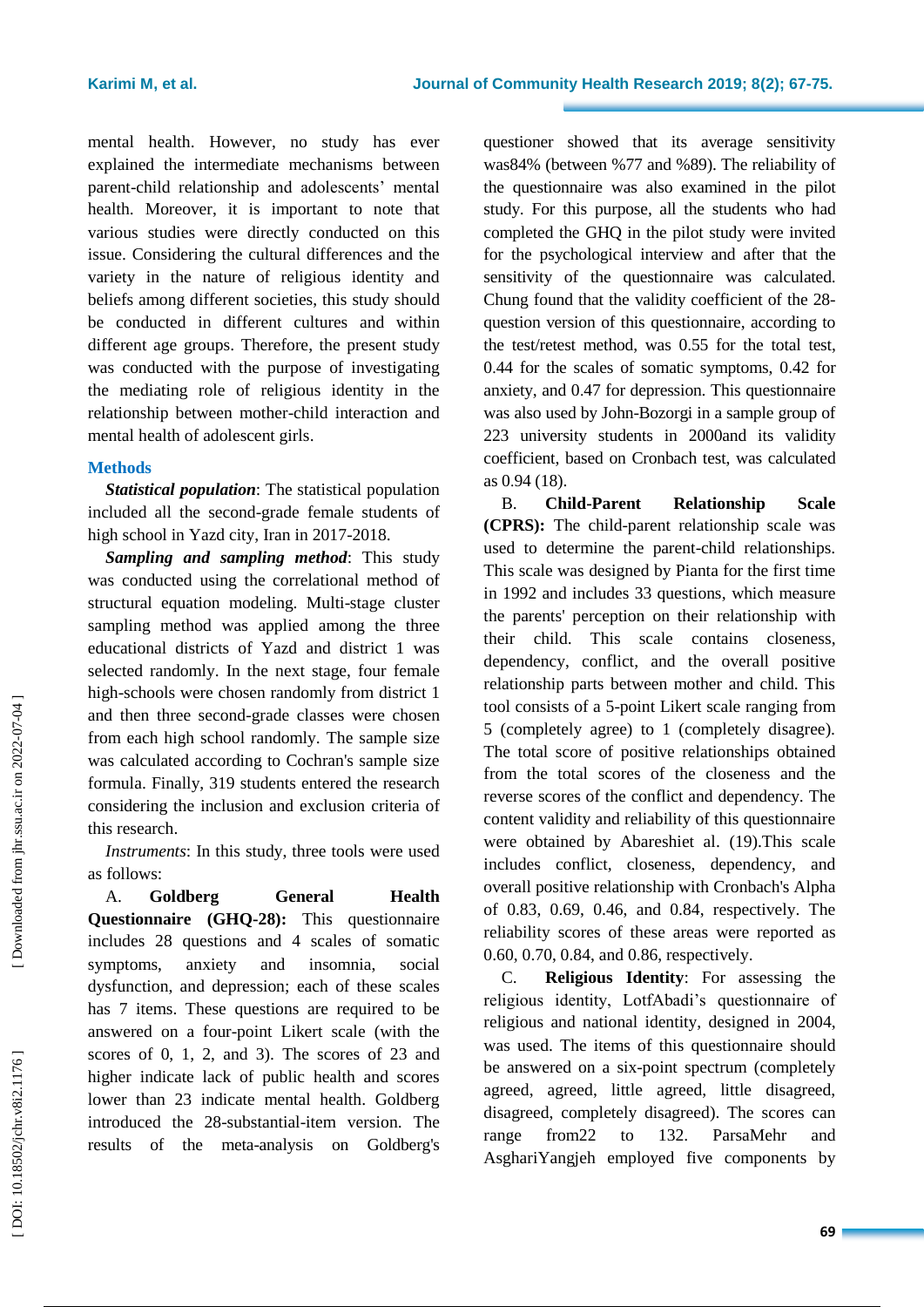#### **The Mediating Role of Religious Identity between Mother -Child Interaction and Mental Health**

using factor analysis method and analysis method of main components using Varimax rotation method. These factors include political and geographical, lingual and literal, cultural, historical, as well as ethnic and religious identity dimensions. Then , the stability of each indicator was calculated using Cronbach Alfa and the amount of stability coefficient for the total scale was calculated as 0 .74, which showed a good domain (20). In the present research, the total score attained for religious identity dimension was investigated.

#### *Inclusion Criteria* :

 Having conscious satisfaction Having alive parents  $\bullet$ living with the parents.

#### *Exclusion Criteria* :

 Receiving any psychological and counseling treatments while participating in the research

*Procedure*: In the first stage of the research, a meeting was held with the teachers, the study goals and procedures were explained and they were asked to cooperate with the researcher in devoting part of their class time. In the second stage, the importance of giving exact answers to the questionnaires and the importance of the study results were explained to the students of each class and they were reassured about confidentiality of their information. In the next stage, the questionnaires were answered by the students of each class after collecting the questionnaires; the method of structural equation modeling was used to analyze the research data using AMOS software version 25.

#### **Results**

This study was carried out on 319 female students, at the grades of 10 -12 in high schools. The demographic characteristics of the participants showed that 106 students were in the tenth grade (%32/2), 108 in the eleventh grade (%33/9), and 105 in the twelfth grade (%32/9). The mean and standard deviation of the research's variables are presented in Table 1.

**Table 1 .** Mean and standard deviation of the study variables

| Variable                 | Mean  | <b>Standard deviation</b> |
|--------------------------|-------|---------------------------|
| Relationship with mother | 121.6 | 39.07                     |
| Religious identity       | 29.7  | 6.22                      |
| Mental health            | 26.85 | 16.45                     |

The mean of the mental health scores show that the adolescent girls suffer from mild discomfort. The total mean score of the quality of relationship with mother shows that the female adolescents' relationship with mother is in the average level. Moreover, the total mean score of the religious identity shows that the female adolescents' religious identity is in the average level. The results of the correlation test among the quality of mother -child interaction, religious identity , and mental health are represented in Table 2.

Table 2. Correlation matrix of the mother-child interaction, religious identity, and mental health

|             | <b>Variable</b>          |           |          |  |
|-------------|--------------------------|-----------|----------|--|
|             | Mother-child interaction |           |          |  |
| 2<br>∠      | Religious identity       | $0.23**$  |          |  |
|             | Mental health            | $-0.18**$ | $-0.14*$ |  |
| **P< $0.01$ | $*P<0.05$                |           |          |  |

The results of Pierson's correlation showed that the quality of mother -child interaction was negatively related with the total score of mental health ( $P = 0.01$ ,  $r = -0.18$ ). In other words, as the quality of the mother -child interaction improved, the adolescent girls showed less mental problems. The quality of mother -child interaction was positively related with the total score of religious identity ( $P = 0.01$ ,  $r = -0.23$ ). In other words, as the quality of the relationship with mother improve s,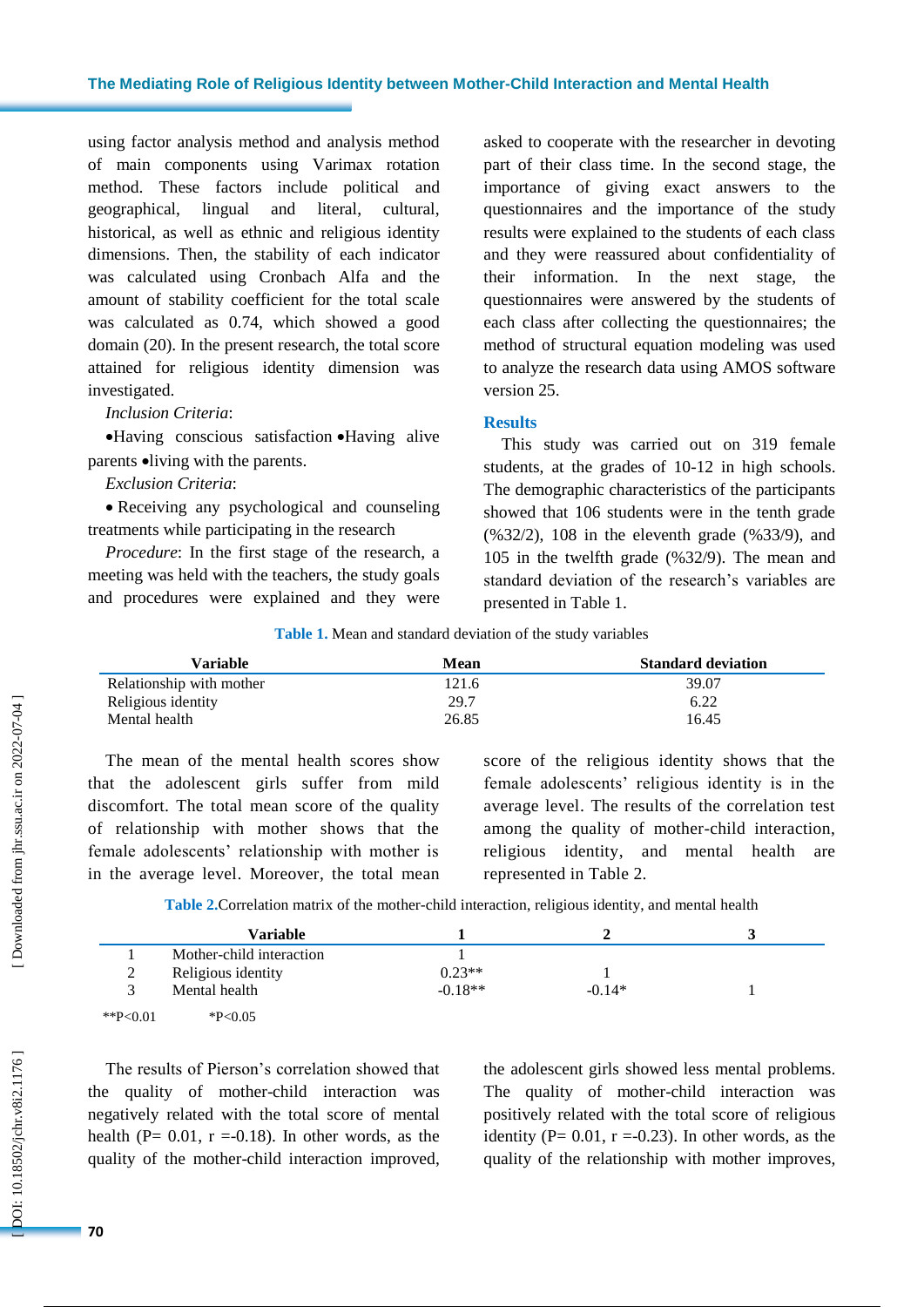the religious identity in adolescent girls develops.

In order to test the research hypotheses, structural equations modeling with AMOS

software version 25 were used and the whole model was assessed based on goodness of fit indices.



**Figure 1** .Structural relationships of religious identity, mother -child interaction , and mental health

In explaining goodness of the fit indices, it can be said that the most important fitness statistic is chi square statistic ( $x^2$ ). This statistic measures the amount of difference between the observed matrix and the estimated one. This statistics is very sensitive to the volume of the sample. So, in the samples with high volume, it will be divided by the degree of

freedom. If the result is less than 5, it will be suitable. In the case that the indices of CFI, GFI, AGFI, NFI , and NNFI are more than 0.90 and RMSEA index is less than 0.05, a suitable and desirable fit is implied. Moreover, the RMSEA index is 0.05 > for the models that have good fit and values of more than 0.08 represent reasonable errors in the society.

| 47<br>df<br>$\sim$       | GFI  | $\sim$ $\blacksquare$<br>AGFA | $\cap$ $\Gamma$ l<br>UP 1 | <b>NFI</b> | IFI  | <b>RMSEA</b> |
|--------------------------|------|-------------------------------|---------------------------|------------|------|--------------|
| $\Omega$<br>. <i>. .</i> | 0.93 | ີ<br><b>U.J.L</b>             | 0.93                      | $_{0.90}$  | 0.94 | 0.04         |

As table **3** indicates, the CFI, DFI, AGFI, NFI , and IFI indices are more than 0.90 and RMSEA index is less than 0.05, which implies desirable and suitable fit. In addition, the amount of RMSEA

index in the present research is 0.04. It can be said that a very good fit is observed and the test's total indices of goodness of fit indicate the total fit of the model.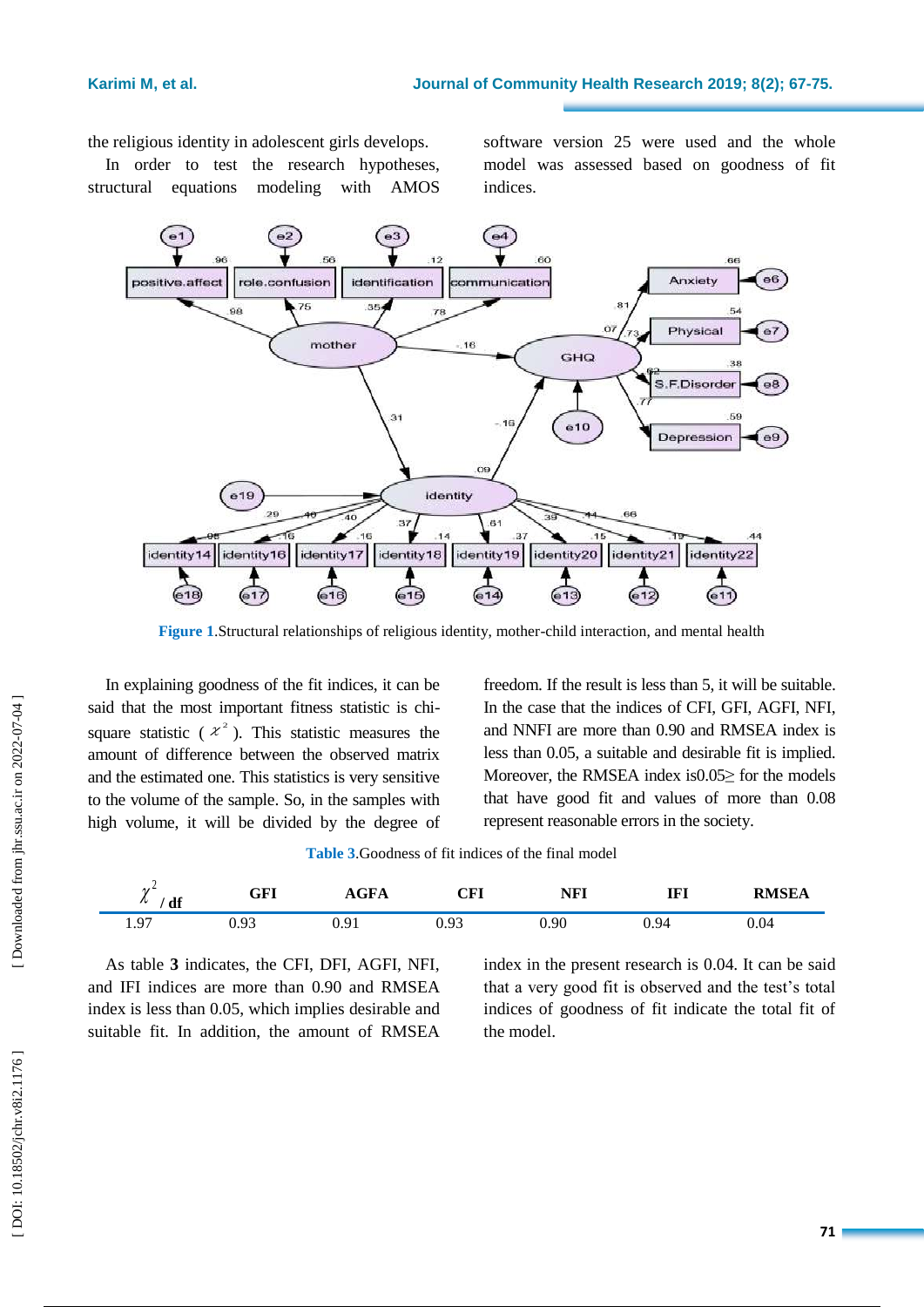| Path                                                | Non-standard<br>estimation | $\mathbf{T}$ | <b>Direct</b><br><b>Effect</b> | <b>Indirect</b><br><b>Effect</b> | <b>Total</b><br><b>Effect</b> |
|-----------------------------------------------------|----------------------------|--------------|--------------------------------|----------------------------------|-------------------------------|
| From mother-child interaction to religious identity | 0.01                       | 4.19         | $0.31**$                       | $\equiv$                         | $0.31**$                      |
| From religious identity to mental health            | $-0.65$                    | $-2.02$      | $-0.16**$                      | -                                | $-0.16**$                     |
| From mother-child interaction to mental health      | $-0.04$                    | $-2.37$      | $-0.16**$                      | $-0.05*$                         | $-0.21**$                     |

**Table 4** .Direct effects, indirect effects, total effect, and the significance level of the model

 $*p<0.05$  \*\*p<0.01

The table **4** indicates that a high -quality relationship with mother can directly increase the religious identity and decrease mental health disorder among adolescent girls. Moreover, the findings show that religious identity can directly decrease mental health disorder among the participants .

In order to determine the significance of the intermediary relationships and the indirect effect of the independent variable on the dependent variable through the mediator variable, Bootstrap test was used. The bottom limit of the confidence interval for religious identity as a mediator variable between the quality of mother -child interaction and mental health was -0.10 and its upper limit was - 0.01.The confidence level for this confidence interval was0.95 and the number of Bootstrap re sampling was1000. Since Zero is not included in this confidence interval and the significance level of the test is less than 0.05, this result is statistically significant. Therefore, religious identity has mediating role in the relationship between the quality of mother -child interaction and mental health.

#### **Discussion**

The purpose of this study was to investigate the mediating role of religious identity in the relationship between mother -child interaction and the mental health of second -grade female students of high school. The study results showed a significant relationship between quality of mother child interaction and mental health; that is the mediating role of religious identity.

The findings showed that quality of the mother child interaction had a positive significant effect on religious identity. These findings are in line with the results reported by Rahpeima and Sheykholeslam (17). They reported a positive relationship between children's religious identity and family functioning.

In this regard, it can be said that the quality of the mother -child interaction in childhood and adolescence can form the basis of a child's future with regard to cognitive and emotional development. Mother -child interactions show the mother's parental style revealed during mutual communications between mother and child. Mother -child interactions include child acceptance, over -supporting, leniency, and child rejection. Child acceptance indicates the efficacy of mother child relationships regarding honesty in expressing emotions, interest in entertainments and activities, child progress, and child perception as a good human. However, over -supporting, instead of conveying a sense of safety to child, creates a sense of vulnerability, the need for protection, a warning state and finally biased cognitive evaluations. Child rejection shows that the mother hates her child or does not like him or her (21). Therefore, in both over -supporting and rejection style the quality of mother -child interaction is regarded as undesirable. As the result of many studies show, different parenting styles are closely related to the formation and development of religious identity in children. Religious identity is a form of identity that refers to one's values, beliefs, emotions, symbols, and his or her ways of thinking about a holy conception (22). It should be noted that family is the first institution that conveys values, and religious beliefs to children and as already indicated, mother plays a more effective role in forming her children's beliefs, moral values and their behavior. Therefore, as the quality of mother's emotional, spiritual, and verbal relationship with her children increases, children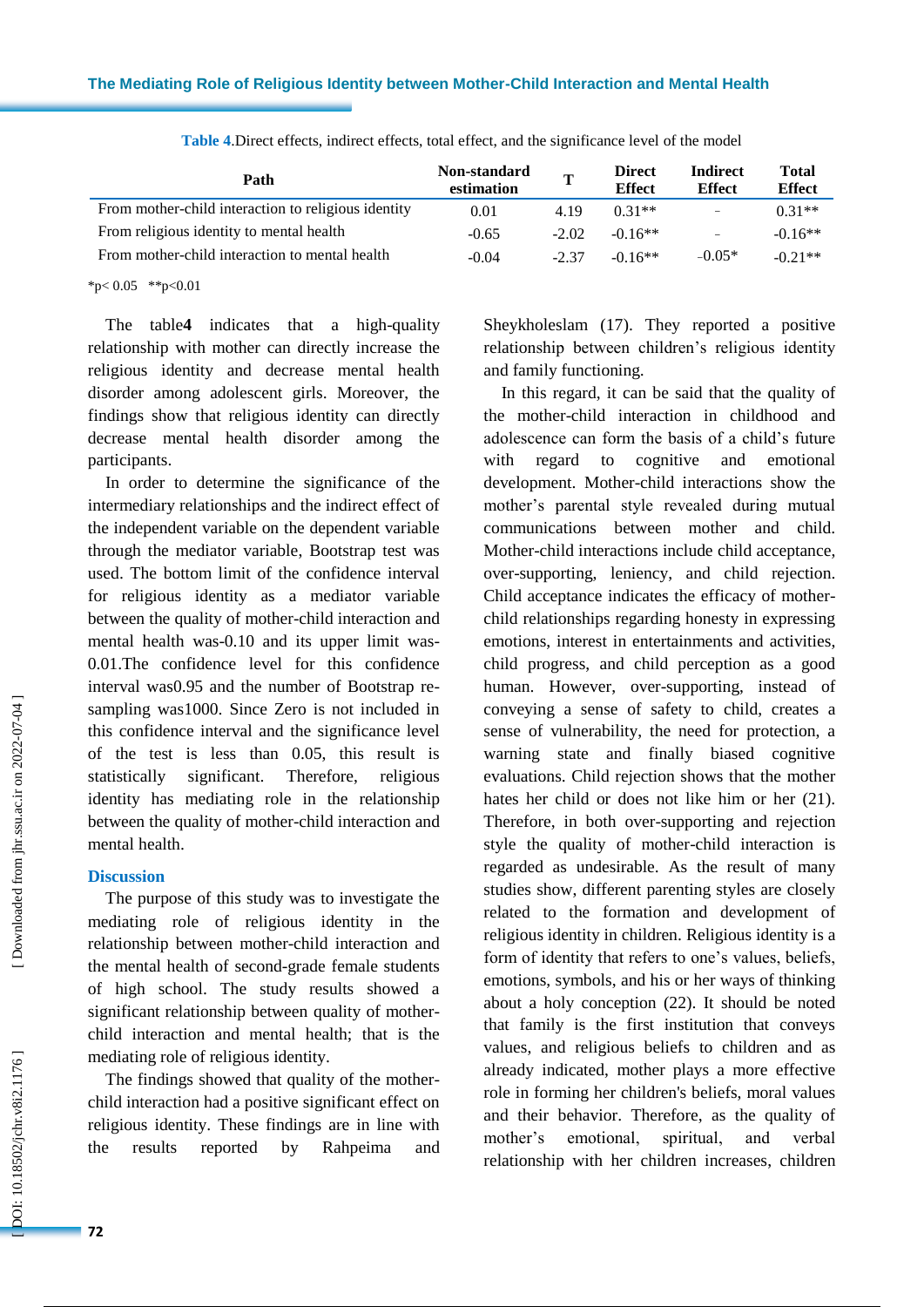will show higher levels of trust in her and will look at her as a role model in different contexts especially in religious ones. In this way, they will accept mother's religious values and beliefs more easily. The study findings revealed that a mother child interaction of higher quality resulted in the development of religious identities in children in accordance with their mother's religious commitments.

The results also showed that religious identity had a negative significant effect on mental health disorders. This result is also consistent with the findings of other studies (13, 14, 15, and 16). The mentioned studies reported negative significant relationship of religion, religious beliefs , and religious identity with anxiety, depression, and mental disorder. Moreover, Fabricatore in his study found that religious coping acted as a mediator. For example, being religious plays a mediating role during stressing experiences and changes the relationship between stress factors and mental health (23) .In the same vein, Kézdyet al. (2011) expressed that adolescents who attended religious ceremonies more frequently showed less aggression at home and school; they had a higher sense of self-esteem. Furthermore, less evidence of anxiety and depression was observed among them. However, having religious doubt s had a positive correlation with anxiety and depression(24) .As the results of the research conducted by Sharifi et al. on the relationship between national, religious identity , and mental health shows, a positive and significant relationship exists between mental health and the religious identity of the university students. Belief in a God who controls situations and supervises his creatures can decrease the situation -related anxiety to a great extent. This is so because these students believed that trust in God helped them to control the uncontrollable situations (25). The results of this section of the present study are also similar to the results of the research conducted by ParsaMehr and AsghariYangjeh. They found that a positive and significant relationship exists between the students' mental health and religious identity. As the results of their study show, religiosity brings about happiness and

more life satisfaction. As the students in this research mentioned, their religious beliefs gave them a sense of hopefulness, power , and peace of mind. Their beliefs also helped them to adapt to life and face its problems more successfully (20) .

Results also showed that quality of mother -child interaction had a negative significant effect on mental health disorder. This finding is consistent with the results of several studies  $(8, 9, 9)$ 11). According to ZareBahramabadi et al ., quality of the interaction between adolescents and their parents has a close relationship with their behavior and their psychological adjustment (26). Moreover, adolescents ' feeling free to talk with their parents about the problems that annoy them can affect their mental health as a protecting factor (7). In line with the results of this section, Karimi and FatemiAghda(27) pointed out that having easy relationship with parents and having satisfaction from this relationship are crucial for young people. As the quality of the relationship with parents improves, adolescent girls show less mental problems. Parents, especially if they have a high quality relationship with their children, can act as a shield against stresses of the adolescence. In the case that girls have a nice feeling about their parents, they will feel a sense of belongingness and security to a greater extent. Close and intimate relationship between parents and adolescents provides the suitable condition for the adolescents ' growth and progres s; therefore, they can experience maturity in their family as a result of the parents' attention and respect .

### **Conclusion**

The findings indicated an association between relationship quality with mother and mental health of adolescents; that is the mediating role of religious identity. Therefore, it can be concluded that if the mother -girl interaction is of a high quality, the girl trust s her mother and accepts her as a role model and copies her mother's behavior , especially her religious behaviors. Moreover, the children appreciate religious beliefs and values of their mothers, examine these beliefs in an atmosphere full of trust in mother and choose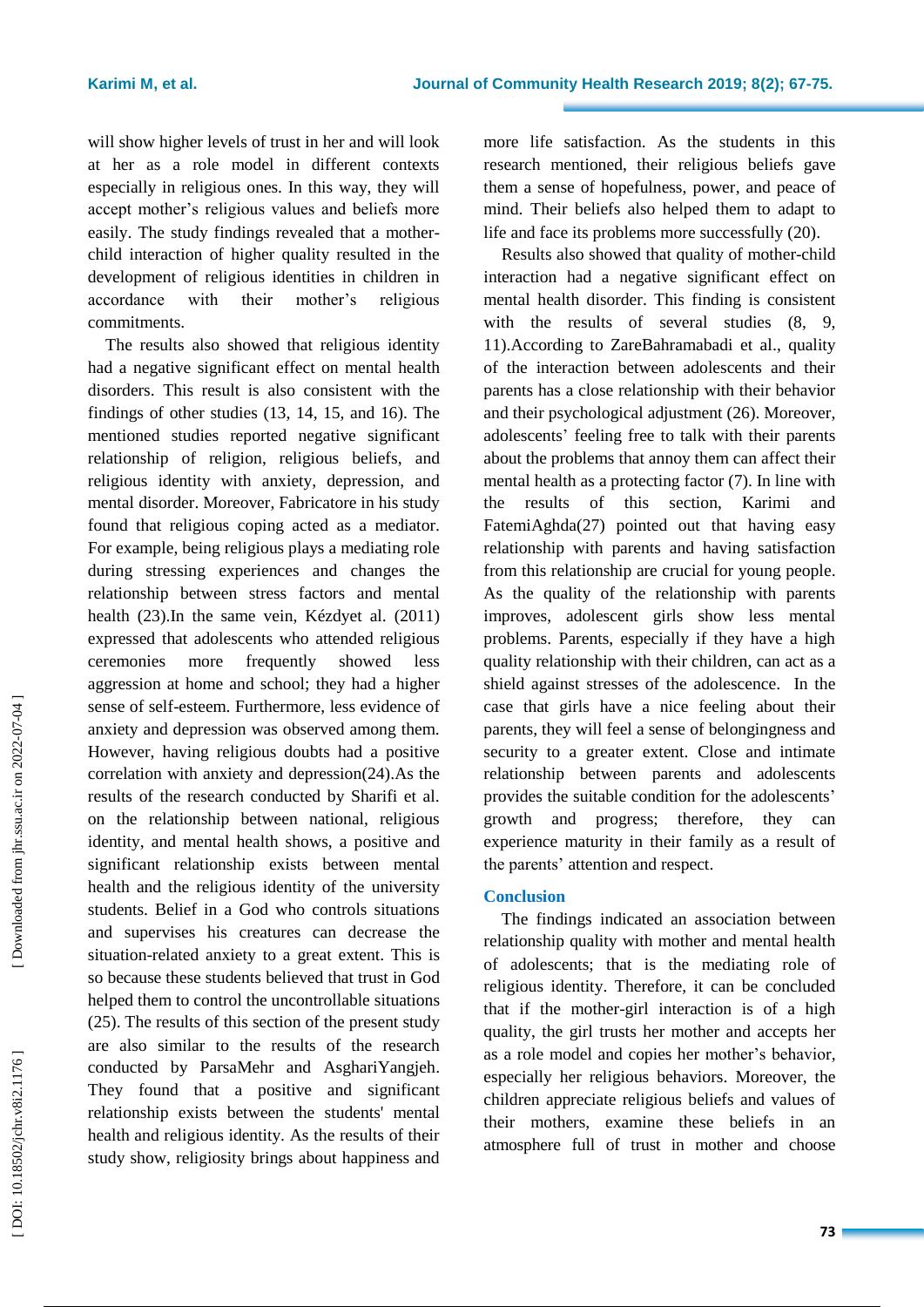these beliefs freely as their own. As a result, the girls' religious identity develops more completely. Individuals with iron beliefs in religious values experience feelings of hopelessness, discouragement, depression, and anxiety less than others and enjoy higher levels of mental health .

*Limitations* : It should be considered that this study has been conducted among second -grade, high school female adolescents in Yazd city. Therefore, there is a precaution for generalizing the findings of this study to all male and female adolescents in other educational grades.

*Recommendations*: Given the effective and basic role of mothers in mental health and religious identity of the adolescents, mother -daughter relationships should be improved among adolescents. In this regard, educational programs can be conducted in schools and family educational centers. Moreover, relationship enhancement courses in the form of group therapy are recommended for mothers .

#### **Acknowledgments**

We are grateful to the principals of BiBiSoghra, BarazandehMoghadam, Khalili and Fallahhighschools who helped us in the present research, with code number of 97974 in ethical committee of Yazd branch, Azad University.

#### **Conflict of Interest**

The authors declared no conflicts of interest.

#### **References**

- 1.Keil F. Developmental psychology: the growth of mind and behavior. WW Norton & Company; 2013 .
- 2.Walker SP, Wachs TD, Grantham -McGregor S, et al. Inequality in early childhood: risk and protective actors for early child development. The Lancet. 2011; 378(9799): 1325 -1338 .
- 3.Badr HE, Naser J, Al -Zaabi A, et al. Childhood maltreatment: A predictor of mental health problems among adolescents and young adults. Child Abuse & Neglect. 2018; 80: 161 - 171 .
- 4.Carnes -Holt K. Child –parent relationship therapy for adoptive families. The Family Journal. 2012; 20(4): 419 426.
- 5.Satoorian SA, Tahmassian K, Ahmadi MR. The role of parenting dimensions and child -parent relationship in children's internalized and externalized behavioral problems. Journal of Family Research. 2017; 12(4): 683 -705. [Persian] .
- 6.Joshan -Poush S, Fazilat -Pour M, Rahmati A. The effectiveness of parent -child relationship training based on ACT on the parent -adolescent conflict of mothers with epileptic child . Journal of Researches of Cognitive and Behavioral Sciences. 2017; 7(2): 39-50. [Persian].
- 7.Levin KA, Currie C. Family structure, mother -child communication, father -child communication, and adolescent life satisfaction: A cross-sectional multilevel analysis. Health Education. 2010; 110(3): 152-168.
- 8.KhajeNoori B, Dehghani R. Adolescents' problems and their relationship with family institution: the case study of parental conflicts and adolescents' mental health. Journal of Sociology of Social Institutions. 2016; 3(7): 37-66. [Persian] .
- 9.Amin -Khandaghi M, Pakmehr H. The relationship between students' critical thinking and mental health in Mashhad University of Medical Sciences. The Quarterly Journal of Fundamentals of Mental Health.2011; 13(2): 114-123. [Persian].
- 10. Onayli SE. The relation between mother -daughter relationship and daughter's well being. [Master Thesis].Turkey. Middle East Technical University, School of Social Sciences ; 2010.
- 11. Pyun YS. The influence of father -child relationship on adolescents' mental health . [Doctoral dissertation].Minnesota. Minnesota State University, Clinical Psychology; 2014 .
- 12. Sahraian A, Gholami A, Omidvar B. The relationship between religious attitude and happiness in medical students in Shiraz University of Medical Sciences. Ouarterly of the Horizon Medical Sciences. 2011; 17 (1): 69-74.
- 13. Jackson JC, Jong J, Bluemke M, et al. Testing the causal relationship between religious belief and death anxiety. Religion, Brain & Behavior. 2018; 8(1): 57-68.
- 14. Galek K, Flannelly KJ, Ellison CG, et al. Religion, meaning and purpose, and mental health. Psychology of Religion and Spirituality. 2015; 7(1):1 -12 .
- 15. Darvishi M, GhaziVakili Z, Mohammadi A. The relationship between religious beliefs and mental health in

DOI: 10.18502/jchr.v8i2.1176]